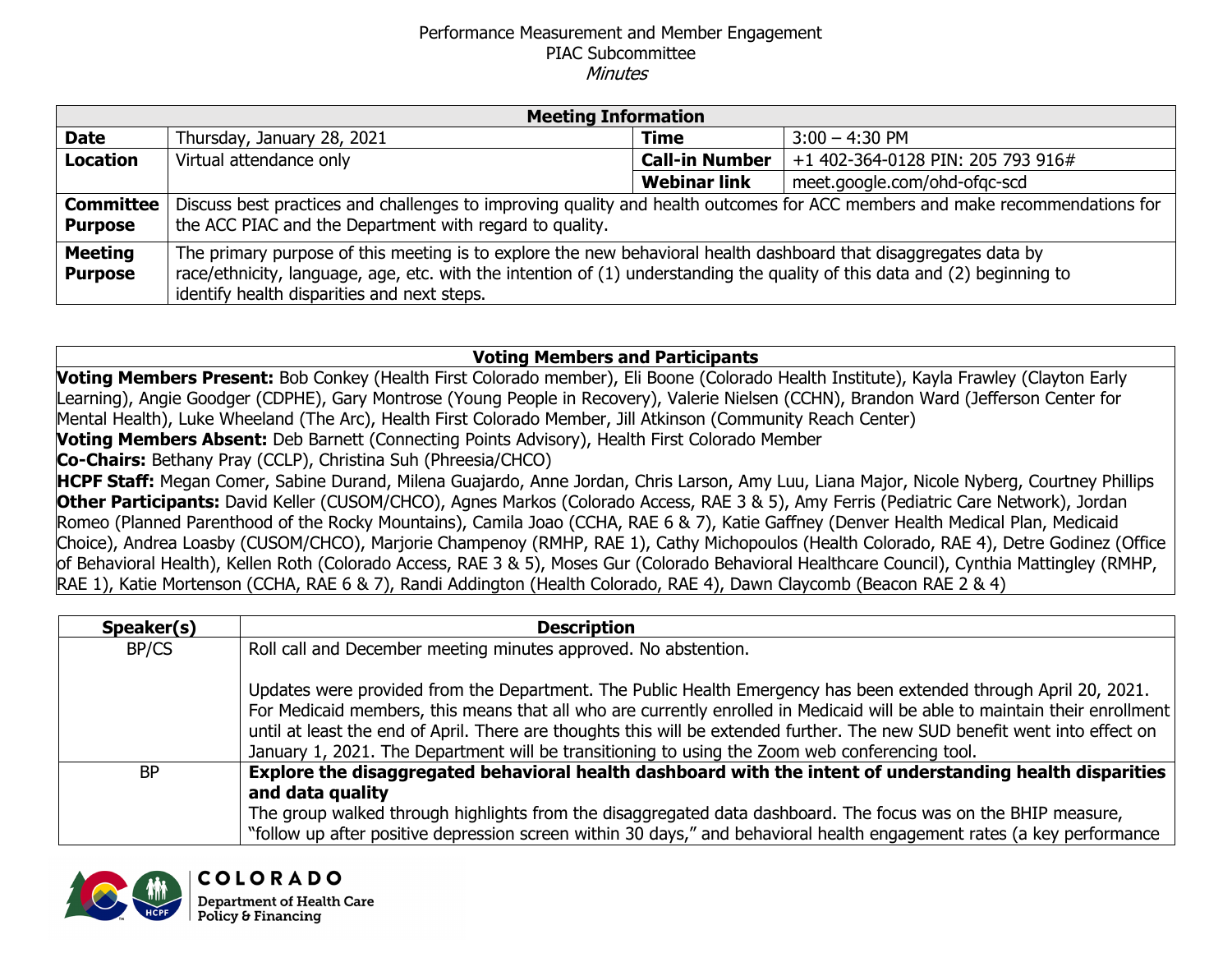indicator or KPI). All demographic data in the dashboard currently comes from the Medicaid application. The slides can be found [here.](https://www.colorado.gov/pacific/sites/default/files/Accountable%20Care%20Collaborative%20Performance%20Measurement%20and%20Memeber%20Engagement%20PIAC%20Subcommittee%20PowerPoint%20January%202021.docx.pdf)

The following were the guiding questions:

- Do populations have disparate levels of access to mental health care?
- If so, where do disparities exist, where are they largest, why do they exist, and what are the impacts?
	- o There was discussion about whether the group will be developing recommendations or taking action based on this data. The group agreed that the goal is to eventually get to a place where recommendations about action steps can be made.

A definition of health equity was provided. Due to different barriers often caused by policies and systems, it is fair to give each person what they need to be successful and to acknowledge that what each person's needs may be different. If each person is provided the same thing (equality), then differences in access, for instance, will be perpetuated. The group talked briefly about redlining policies as an example. These policies made it nearly impossible for someone of color to obtain a mortgage, and the outcomes of these policies are still evident today in disparities in intergenerational wealth.

A majority of Medicaid members report their race/ethnicity when completing an application for Medicaid. Only about 6.7% of race/ethnicity data that is missing or unknown. However, there are needed efforts to improve this quality of data, which the Department is now looking at.

The key measure of focus for the discussion is "follow up after positive depression screening." Behavioral health engagement rates are also provided as context for disparities in access to care. A follow up can occur at any place (primary care, behavioral health, emergency department visit) but the follow up needs to be completed by a behavioral health provider. All positive screenings are looked at that were completed during a well visit with the member's primary care provider. The data is from claims and is not clinical data. Providers code the screenings differently depending if they are a positive or a negative screening as there are specific codes for each.

- Across all Regional Accountable Entities (RAEs) and populations, 49.64% of members who screened positive for depression received a follow up assessment within 30 days.
	- $\circ$  For many populations, the sample size is small, so we can only view right now the percent of people who screened positive. The Department will be adding screening rate data. For example, Native American members have the highest follow up rate, but very small numbers of people are being screened.
	- $\circ$  It was noted that no measure is perfect; for instance, the way that some Federally Qualified Health Centers bill a follow up by a behavioral health provider is not captured in the set of codes that is captured for this measure and so there is follow up occurring that is not seen in this measure. The same was noted for Community Mental Health Centers. There is follow up occurring that is not getting coded in a way that includes them in this measure. The group also wanted to understand why ED visits were an allowed follow up.
	- $\circ$  Similarly, there are some billing issues with screenings, so screenings that we see in the claims data are likely an undercount.
	- o The Department will follow up to learn more about billing challenges that impact this data.

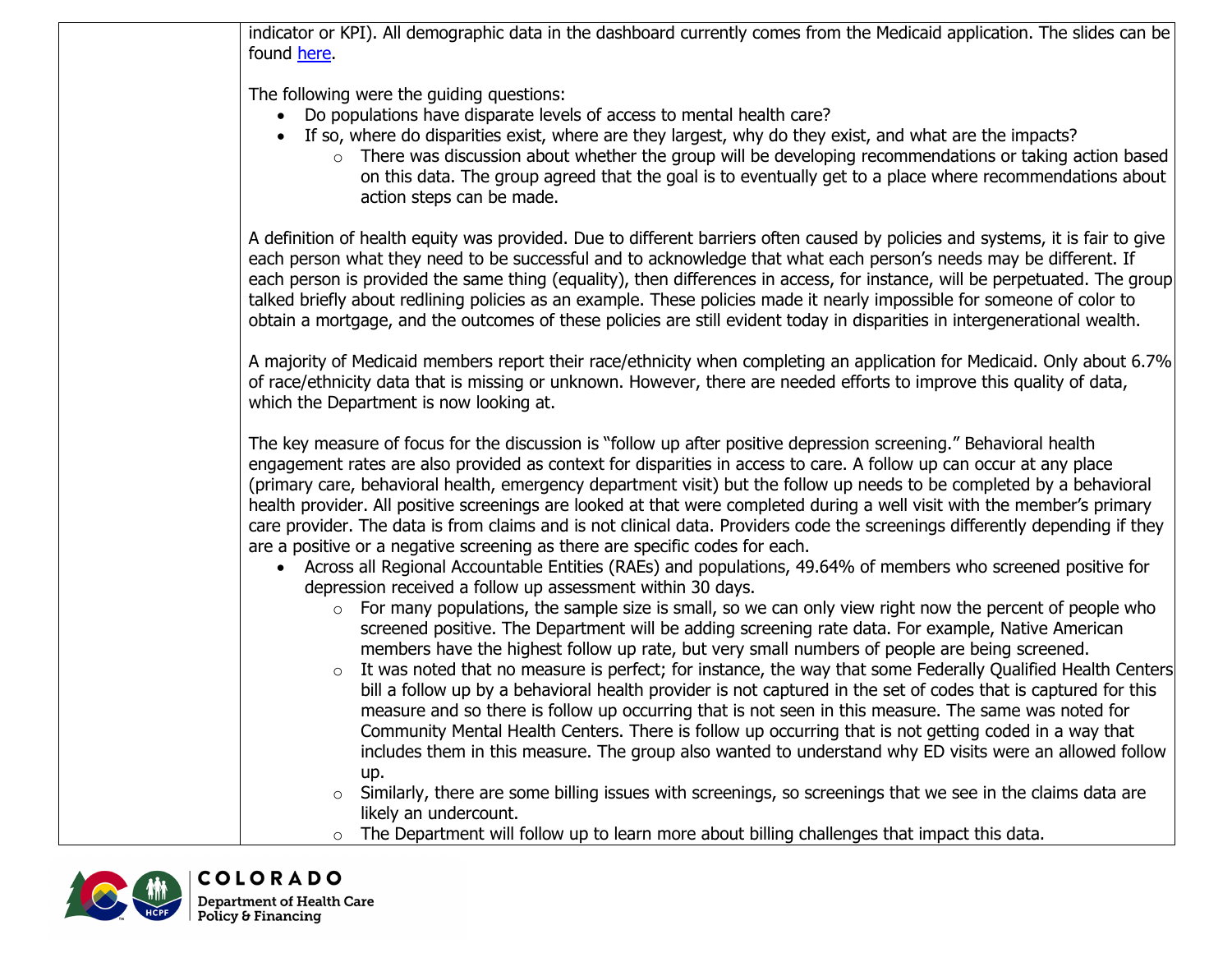| • This measure only includes people who had a well visit in the last year. This means that the data excludes people<br>who may need to be screened or get access to care. Unless everyone is filtered in, it will be difficult to truly see |
|---------------------------------------------------------------------------------------------------------------------------------------------------------------------------------------------------------------------------------------------|
| disparities. The Department can provide a broader view in the next dashboard update.                                                                                                                                                        |
| A question was asked if data can be pulled by site. In response, the place of service of where someone completed<br>$\bullet$                                                                                                               |
| their follow up can be seen in the Department's behavioral health dashboard. For the follow up, there is a lot of                                                                                                                           |
|                                                                                                                                                                                                                                             |
| missing data as place of service is not always coded and may not be the most helpful measure. For screenings,                                                                                                                               |
| there is not much variation with screenings as a majority of them are done within a doctor's office. For the                                                                                                                                |
| measure, only primary care screenings are counted. Screenings are taking place in other settings but just don't<br>count toward this measure.                                                                                               |
| The Department's behavioral health dashboard was presented. Stakeholders do not have access to this due to member                                                                                                                           |
| level data being included.                                                                                                                                                                                                                  |
| It can be filtered by place of service to allow someone to see what places follow ups were done. The filters also                                                                                                                           |
| show follow up rates by race/ethnicity and by gender and age. There are other filter options as well, e.g., disability                                                                                                                      |
| status.                                                                                                                                                                                                                                     |
| There was a question if the RAEs have access to the dashboard to potentially improve their outreach and allow                                                                                                                               |
| other groups in their regions help to resolve issues. A response was provided that this has yet to be provided by the                                                                                                                       |
| RAEs but the goal is to share the data once the next version is developed.                                                                                                                                                                  |
| A question was asked about screening for 6-9 year-olds as there is no validated screener for this age group and                                                                                                                             |
| providers are not reimbursed for this. In response, the Department has not been able to dive into this data and                                                                                                                             |
| contact providers to determine what is being used to screen children under 9 years-old and so it is unknown what                                                                                                                            |
| providers are using. However, the sample size is low (30 or less).                                                                                                                                                                          |
| As some follow up places were indicated as emergency room admissions, a question was asked if it was possible to<br>$\bullet$                                                                                                               |
| pull up this data. In response, this was reviewed but it was a relatively small number that was at about 100.                                                                                                                               |
| Variation by RAE Region data was presented (slide 14).                                                                                                                                                                                      |
| The follow up rate, screening rate, and behavioral health engagement rate were shown. The initial goal of looking                                                                                                                           |
| at the data was to see if members were getting the treatment and care they need in their follow up, after a                                                                                                                                 |
| depression screening. The group discussed if certain communities are being under screened and are these people                                                                                                                              |
| even receiving care at all. There are variations across the regions.                                                                                                                                                                        |
| About 20% of members are getting in for some sort of mental health care each year. 29% of people are getting<br>$\bullet$                                                                                                                   |
| screened for care on average (significant variation by RAE region). There are no screening rates broken down by                                                                                                                             |
| race/ethnicity or gender but those are forthcoming.                                                                                                                                                                                         |
| Race and Ethnicity by RAE Region                                                                                                                                                                                                            |
| The data presented shows that race and ethnicity varies by RAE region. Diversity in the RAEs varies substantially.<br>$\bullet$                                                                                                             |
| The challenges that the RAEs have in meeting the needs of their population will be specific to each respective RAE.                                                                                                                         |
| Follow Up by Race/Ethnicity and by RAE (Slide 18)                                                                                                                                                                                           |
| The "N/A" noted indicates that there was less than 30 members who had a follow up. These are blinded to protect                                                                                                                             |
| members' identities.                                                                                                                                                                                                                        |
| There are striking disparities within regions by race and ethnicity. For example, 38.8% of Hispanic members in<br>$\bullet$                                                                                                                 |
| Region 1 received a follow up after a positive screen compared to 55% of White members.                                                                                                                                                     |
| The group noted that RAE 7 seems to be performing really well, so what can be learned from them? Follow up                                                                                                                                  |
|                                                                                                                                                                                                                                             |

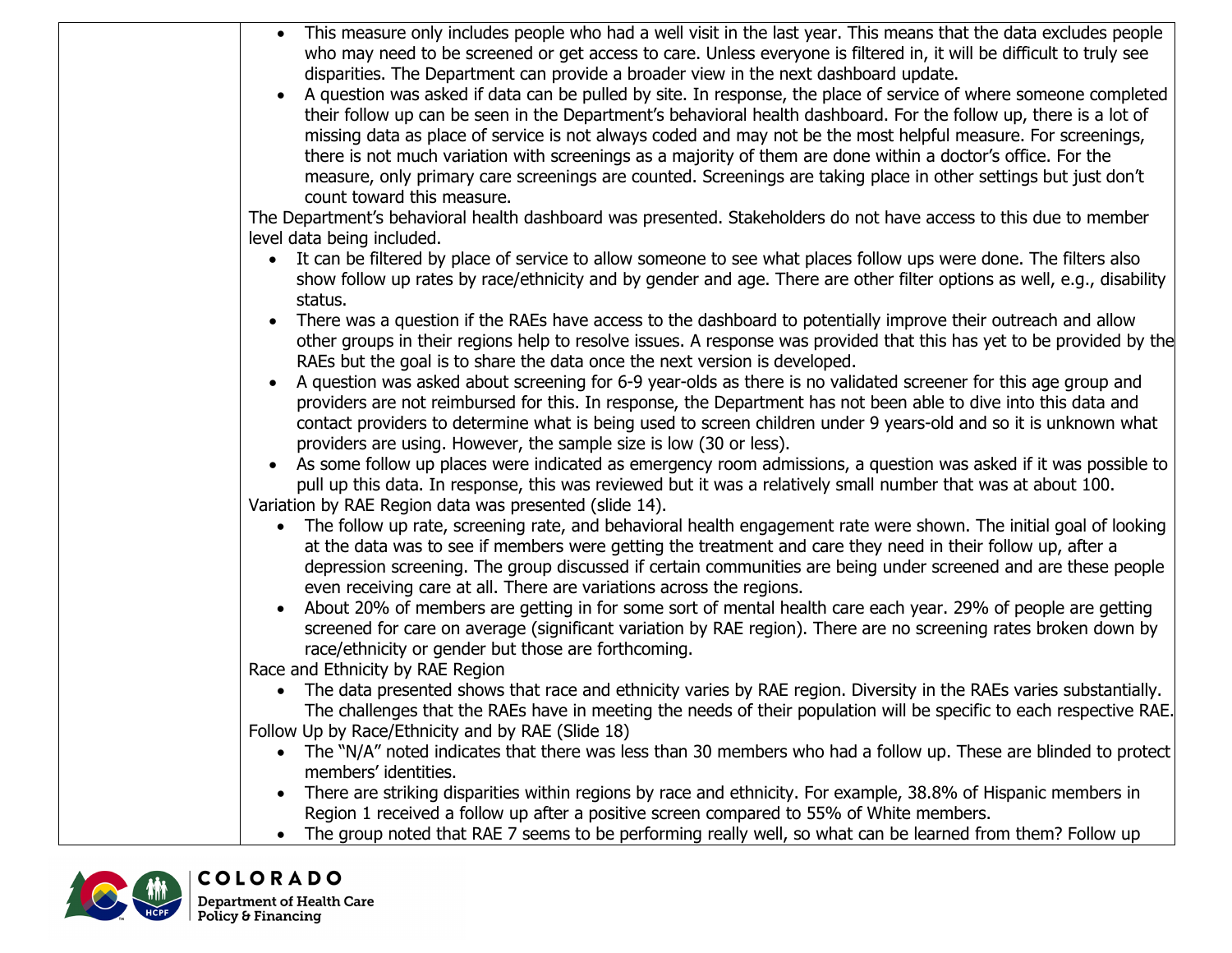|            | rates for Hispanic and Black members was higher than for White members. RAE7 agreed to look into this and<br>provide more information.<br>• A thought was shared if modality and the number of follow ups can be captured from each RAE to see if there<br>were multiple attempts made. For example, to see if a follow up was successful after two follow ups as opposed to |
|------------|------------------------------------------------------------------------------------------------------------------------------------------------------------------------------------------------------------------------------------------------------------------------------------------------------------------------------------------------------------------------------|
|            | one.                                                                                                                                                                                                                                                                                                                                                                         |
|            | Spoken & Written Language: Behavioral Health Engagement                                                                                                                                                                                                                                                                                                                      |
|            | • A comment was provided that it may be helpful to look at overall engagement -- physical health engagement or<br>utilization – by language to see if trends track or if there's a difference would be more helpful and would give the<br>data more context. To look at health system engagement and then to look at the difference would provide more<br>context.           |
|            | Follow Up After Screening by Age                                                                                                                                                                                                                                                                                                                                             |
|            | • It was noted that the 0-2 age group has been excluded in this measure. The counts of anyone between ages 0-9<br>are under 100.                                                                                                                                                                                                                                             |
|            | Further discussion:                                                                                                                                                                                                                                                                                                                                                          |
|            | Feedback was provided to not limit the data to just well visits and to be able to understand behavioral<br>engagement more broadly would be helpful.                                                                                                                                                                                                                         |
|            | It was recommended for the Department to hold a work session for those interested in discussing the data further.<br>There was agreement and a meeting will be scheduled.                                                                                                                                                                                                    |
|            | It was shared that having the data exported and possibly having screenshots of the data would be helpful to<br>provide to the RAEs and other groups. This can be used as an alternative method to sharing data while a process<br>is still being determined.                                                                                                                 |
|            | There was interest in seeing what trends took place over COVID and if there were significant changes for some of<br>the minority groups. The Jefferson Center for Mental Health suspects this is true and aligns with their data.                                                                                                                                            |
| BP/CS/Dept | Wrap up and next steps                                                                                                                                                                                                                                                                                                                                                       |
|            | The next meeting is scheduled for Thursday, February 25, 2021.                                                                                                                                                                                                                                                                                                               |
|            | Further discussion to occur around the recommendations and questions that can be answered. Interest among                                                                                                                                                                                                                                                                    |
|            | group was gauged for those wanting to participate in a working session prior to the next meeting.                                                                                                                                                                                                                                                                            |
|            | It was asked for the RAEs to have a behavioral health representative available in an upcoming meeting that could                                                                                                                                                                                                                                                             |
|            | provide the best insight on the measures.<br>• Additional questions and suggestions can be sent to Liana Major to be included in the next meeting.                                                                                                                                                                                                                           |
|            |                                                                                                                                                                                                                                                                                                                                                                              |

| <b>Meeting Action Items</b> |                      |              |                                                                                                   |                 |                              |
|-----------------------------|----------------------|--------------|---------------------------------------------------------------------------------------------------|-----------------|------------------------------|
| <b>Date</b><br><b>Added</b> | <b>Action</b><br>No. | <b>Owner</b> | <b>Description</b>                                                                                | <b>Due Date</b> | <b>Date</b><br><b>Closed</b> |
| 2/25/2021                   |                      | Dept         | Invite RAEs and a behavioral health provider to the next meeting                                  | 2.15.2021       |                              |
| 2/25/2021                   |                      | Dept         | Schedule a follow up meeting with PMME volunteers to review the dashboard 2.03.10.2021<br>version |                 |                              |
|                             |                      |              |                                                                                                   |                 |                              |